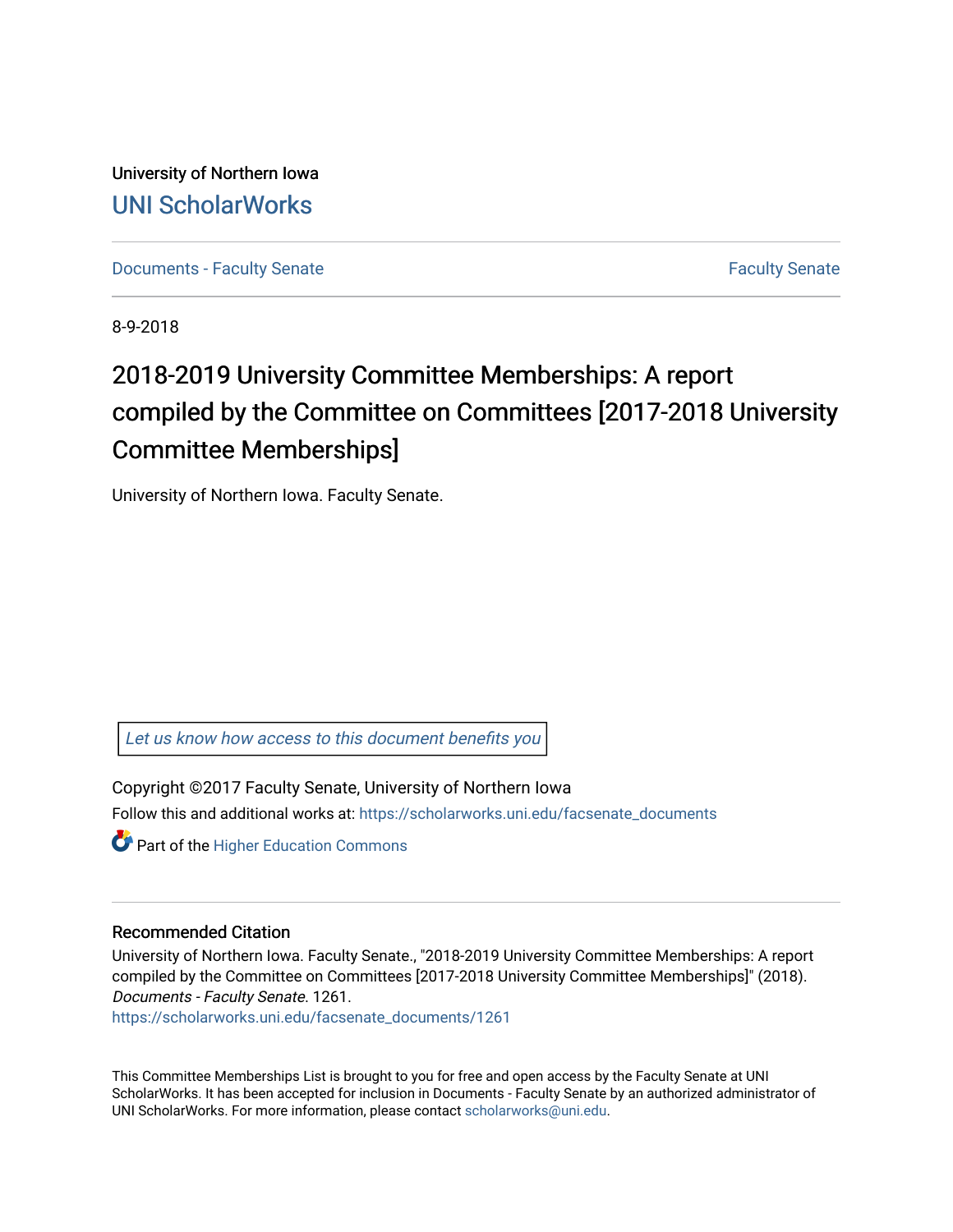

# University of Northern Iowa 2018-2019 UNIVERSITY **COMMITTEE** MEMBERSHIPS

A Report Compiled by the Committee on **Committees** 

Submitted by Amy Petersen, Chair of the Committee on Committees on Behalf of the **Committee**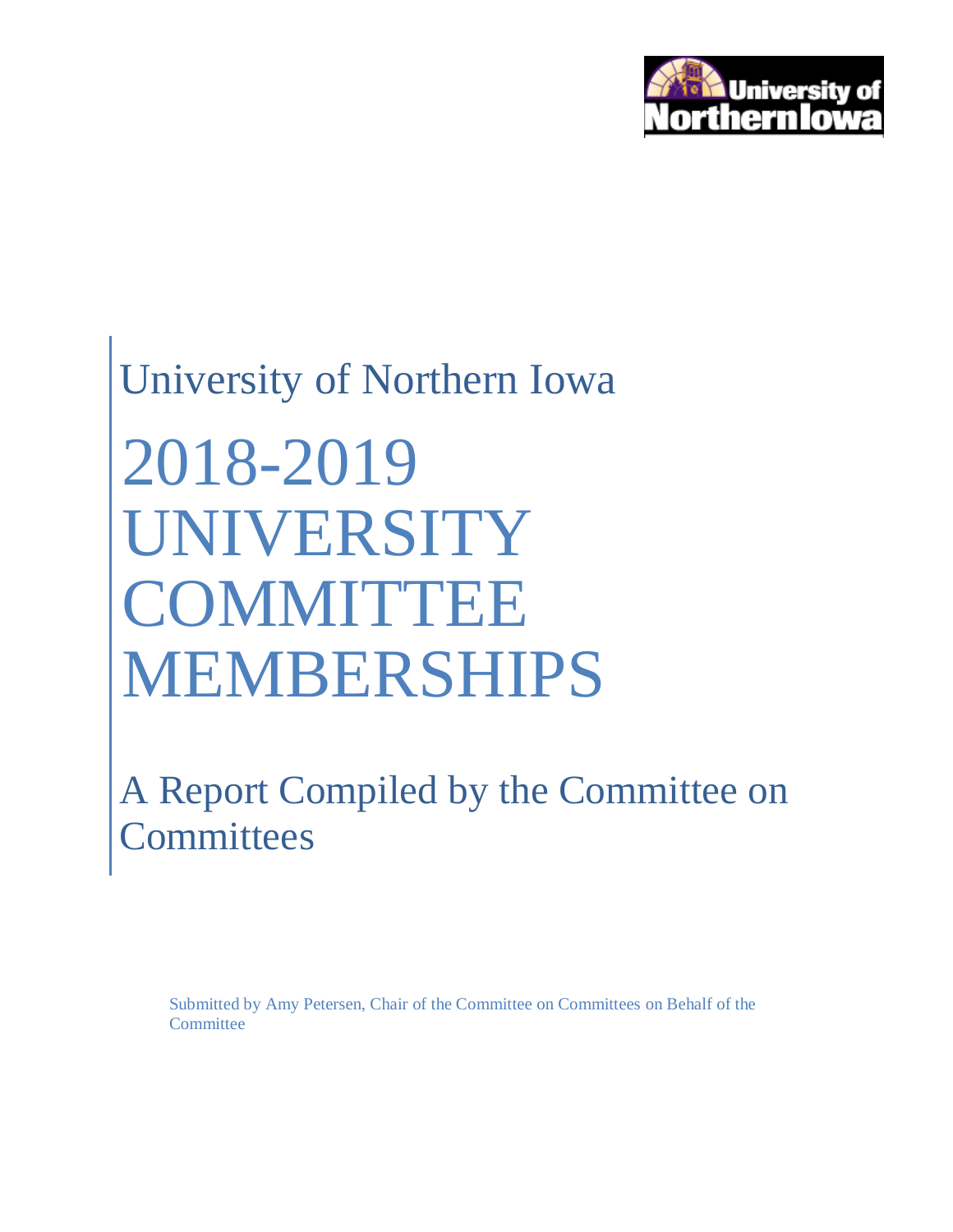

#### **About this Report and Recommendations**

The Committee on Committees submits this report in fulfilment of its mandate as prescribed by the Committee on Committees procedures/bye-laws (reproduced below). I, Amy Petersen, served as Chair of the Committee on Committees. Over the course of the year, the committee contacted all UNI colleges and the Rod Library, requesting each to fill committee positions that will become vacant in the new academic year (2018-2019). The committee also successfully conducted elections to fill three at-large upcoming vacancies: Faculty Chair, Graduate Faculty Chair, and Non-Voting Faculty Representative on the University Faculty Senate. While a lot of progress has been made in terms of filling university committee positions and updating the slate of committees, we note that several positions still remain vacant. It is recommended that the Committee on Committees should endeavor to fill these positions as soon as possible.

Based on our experience during the course of the year, it is recommended that the Faculty Senate should consider:

1. revising the Faculty Constitution to explicitly allow an election to proceed if there is at least one candidate running for a position, along with the option for electors to write-in other candidates. The Committee on Committees had quite a tough time finding at least two candidates as stipulated by Faculty Constitution to run for the positions of Faculty Chair and Graduate Faculty Chair. Although the committee eventually met the two-candidates per position threshold, the elections were delayed quite a bit

Provided below is the slate of committee memberships. For the purpose of maintaining consistency between this and previous reports of the committee, I have largely retained the 2017-18 report template.

#### **Introduction: Mandate of the Committee on Committees Committee on Committee Procedures/Bylaws**

- 6.5 Selection of committee members. The Committee on Committees shall coordinate college elections for committees and shall hold elections for all at-large positions on committees. The Committee on Committees shall have the power to fill committee vacancies via appointment until such time as it is able to conduct an election to fill the position for the remainder of the term.
- 6.5.1 The Committee on Committees shall report the results of all elections to the Chair of the Senate no later than April 1. 6.5.2 The Committee on Committees shall issue an annual report to the Senate that describes the charge of each committee and updates the membership of the Senate and all committees. This report shall be presented to the Senate at its final regularly scheduled meeting of the spring semester. The Committee on Committees shall at this time recommend to the Senate the discharge of any standing or ad hoc committees (except for standing committees established by the Faculty Constitution) which in its judgment have become superfluous. The Secretary of the Senate shall append this report to these Bylaws.

from the University Faculty Senate Bylaws http://www.uni.edu/senate/uni-faculty-senate-bylaws-0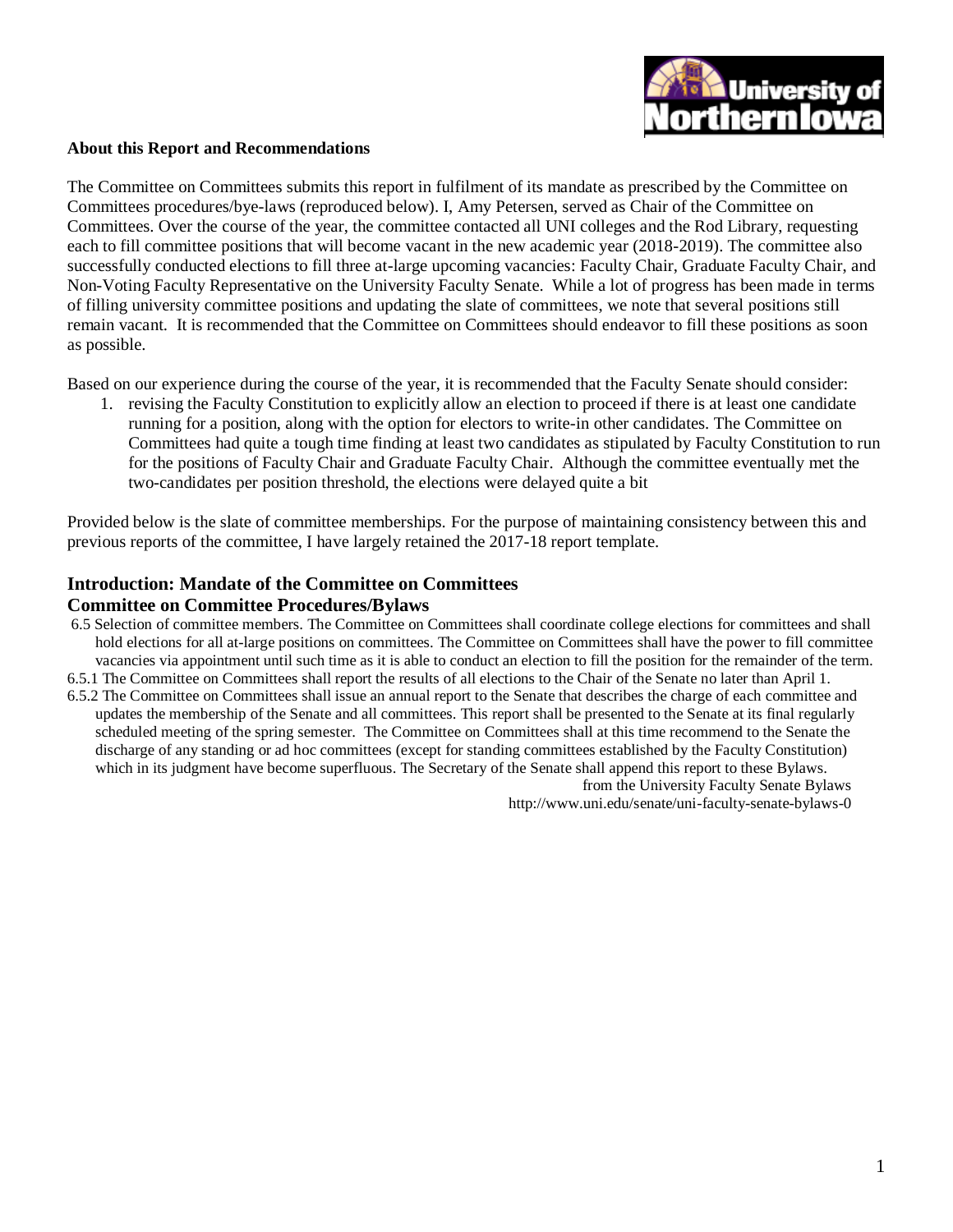

#### **2017-2018 UNIVERSITY COMMITTEE MEMBERSHIPS**

The following abbreviations for units and colleges are used: College of Education, COE; College of Humanities Arts and Sciences CHAS; College of Social and Behavioral Sciences, CSBS; College of Business Administration, CBA; Graduate College, GRAD; Library, L; Non-Voting Faculty, NV.

Committees vary with respect to term lengths and limits. Each leadership position or committee title has a term length indicated, e.g, (1 yr), (3 yr). Asterisks on each term length notation should be interpreted as follows:

- No asterisk indicates that there are no limits on consecutive terms
- One asterisk \* indicates that elected members are limited to two consecutive terms
- Three asterisks \*\*\* indicates that elected members are limited to three consecutive terms

The date after each name indicates expiration of the term. The number in parentheses indicates the term now being served—0 is used for those completing vacated positions; partial terms are not included in term limits.

#### **Faculty Chairs**

#### **Chairperson of the University Faculty** (1 yr\*): **Barbara Cutter (1)**

The University faculty shall elect its chairperson by majority vote of those voting. The Committee on Committees shall make at least two nominations; other names may be added to the ballot by petition of at least thirty faculty members delivered to the secretary of the faculty. The chairperson shall serve a term of one year, beginning in the fall semester; a person may serve no more than two consecutive terms.

from Article II of the Constitution of the Faculty of the University of Northern Iowa

<https://www.uni.edu/senate/constitution-faculty>

**Note**: Barbara Cutter was elected by a large majority of voters, 72.2%

#### **Chairperson of the Graduate Faculty** (1 yr\*):

The chairperson of the Graduate Faculty will be elected by a vote of the membership in the spring of each year for a one-year term and may serve for no more than two years consecutively. The chairperson of the Graduate Faculty shall convene regular and special meetings of the Graduate Faculty and preside over them. The chairperson of the Graduate Faculty shall prepare, with the assistance of the chairperson of the Graduate Council and the Graduate Dean, agenda for meetings and provide for the distribution of the agenda to the Graduate Faculty prior to the meeting. The chairperson of the Graduate Faculty will act as a spokesperson for the Graduate Faculty and as an ex-officio member of the Graduate Council.

from Article II of the Graduate Faculty Constitution https://www.grad.uni.edu/sites/default/files/pdf/graduate\_faculty\_constitution.pdf

**Note**: Christina Curran was elected by a majority of voters, 50.8%%. However, she resigned in July because she accepted an administrative position. The Committee on Committees and the Faculty Senate Chair are currently working on filling this vacancy.

#### **Chairs of the College Faculty Senates**

- Chair of the CBA Faculty Senate: Karthik Iyer, (19)
- Chair of the CHAS Faculty Senate: Andrew Stollenwork, (19)
- Chair of the COE Faculty Senate: Lynn Countryman, (19)
- Chair of the L Faculty Senate: Susan Moore, (19)
- Chair of the CSBS Faculty Senate: Ana Kogl, (19)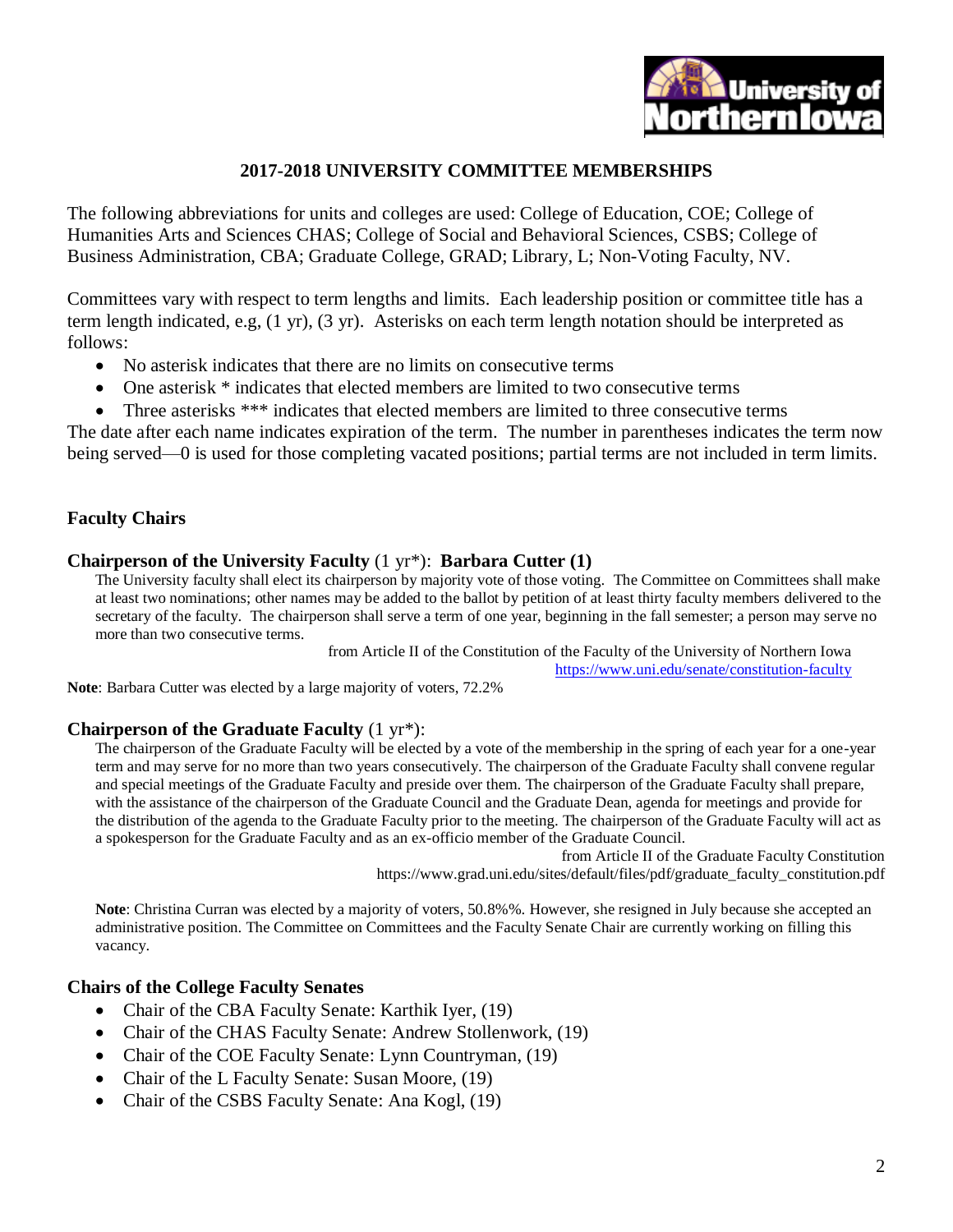# **UNIVERSITY FACULTY SENATE** (3 yr\*)

Acts on behalf of the University Faculty on all policy and curricular matters. It meets second and fourth Mondays at 3:30 p.m. to deliberate issues and to chart the direction of the faculty.

| CBA, 20 (1): James Mattingly     | COE, 19 (2): Peter Neibert                                |
|----------------------------------|-----------------------------------------------------------|
| $CBA$ , 21 $(1)$ : Imam Alam     | COE, 20 (2): Nicole Skaar                                 |
| CHAS, 21 (1): Amanda McCandless  | COE, 19 (1): Amy Petersen                                 |
|                                  |                                                           |
| CHAS, 18 (1): Andrew Stollenwerk | CSBS, 20 (1): Mitchell Strauss                            |
| CHAS, 20 (1): Shahram Varzavand  | CSBS, 21 (2): Seong-in Choi                               |
| CHAS, 21 (1): Mark Sherrard      | CSBS, 20 (1): Gloria Stafford                             |
| CHAS, 19 (1): John Burnight      | L, 19 (2): Gretchen Gould                                 |
| CHAS, 20 (1): Sarah Smith        | NV, 22 (2): Bill Koch                                     |
| CHAS, 19 $(2)$ : Steve O'Kane    | NV, $19(0)$ : Thomas Hesse                                |
| COE, $20(1)$ : Leigh Zeitz       | Ex-Officio: Barbara Cutter (Chair of the Faculty); Amy    |
|                                  | Petersen (Faculty Senate Chair); James Mattingly (Faculty |
|                                  | Senate Vice-Chair)                                        |

# **Article V 3.1 University Faculty Senate Membership.**

The University Faculty Senate shall be composed of members elected by and from the voting faculty from each undergraduate college (including academic units which function as a college although otherwise designated), elected by and from the Library Faculty, and elected by and from the non-voting faculty. The number of senators to be elected by the members of each undergraduate college and the Library will be determined by the following formula: one senator per thirty voting faculty members rounded to the nearest multiple of thirty, with a minimum of at least one senator from each college. Two non-voting senators, elected from the non-voting faculty shall have full rights of debate and motion but no Senate vote. The chairperson of the faculty shall be an ex officio member of the University Faculty Senate with full rights of debate and motion but will not vote.

Constitution of the Faculty of the University of Northern Iowa (as amended August 29, 2011) https://www.uni.edu/senate/constitution-faculty

# **FACULTY SENATE BUDGET COMMITTEE** (2yr)

Meets monthly with the Provost and occasionally independently. Acts to keep the Senate (and College Senates) apprised of the University's budget and to act as a liaison between the Faculty Senate and the Administration. College representatives are elected or appointed through college senates.

| COE, 20 (1): Becky Hawbaker |
|-----------------------------|
| CSBS, 19 $(1)$ : EP         |
| L, 20 (1): Susan Moore      |
|                             |

**Note**: EP=Election pending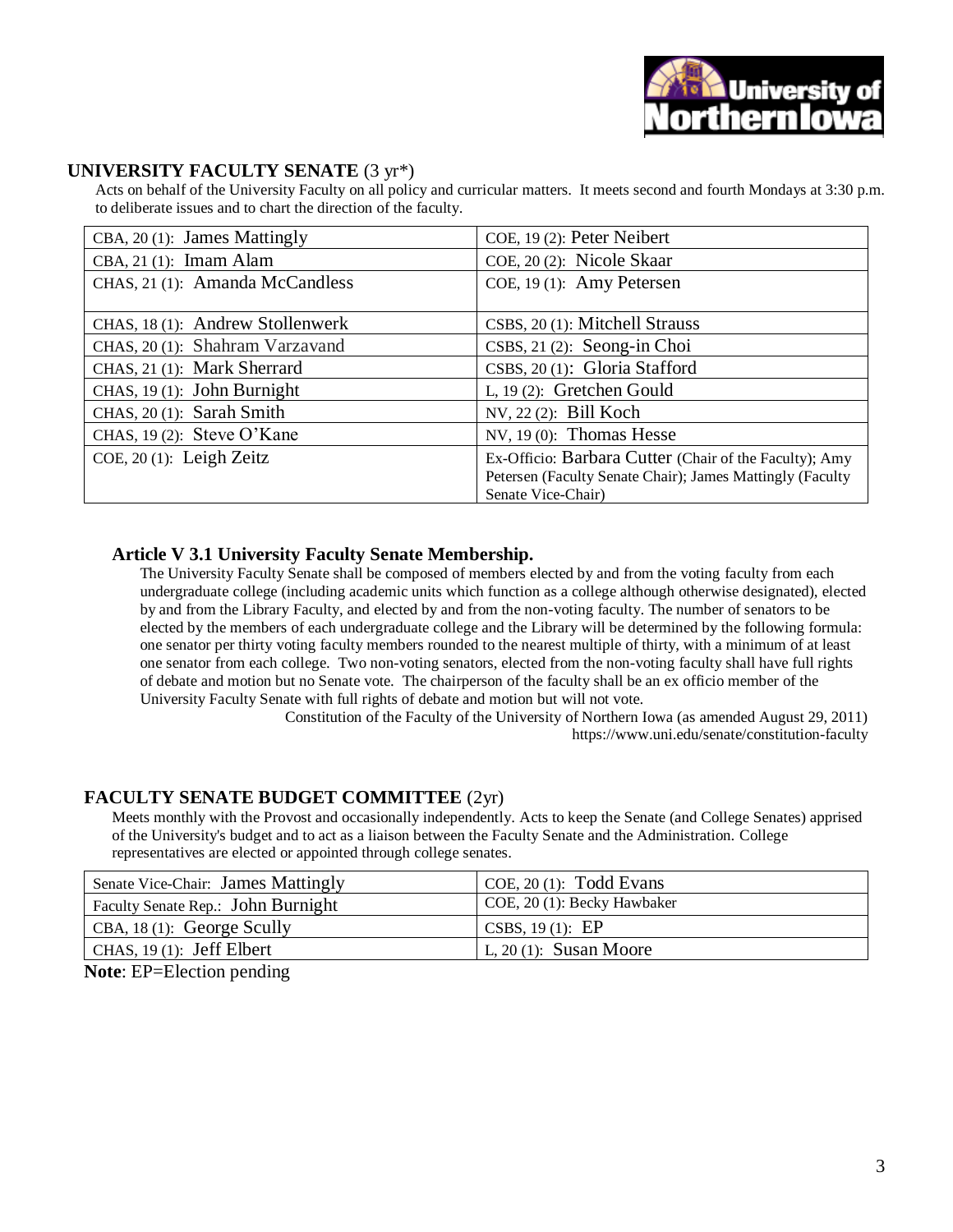

#### **PANEL ON FACULTY CONDUCT**

It is the responsibility of all members of the faculty to uphold norms of professional ethics and to protect academic freedom. The Panel on Faculty Conduct shall consist of all tenured, fully promoted faculty members.

When notified of the necessity for a hearing committee, the Senate Chair shall randomly select 25 names from the Panel to fulfill his/her obligation under the 1973 Board of Regents Procedure for Handling Faculty Dismissal Cases. The Provost's selections may also come from this panel.

Under the 1973 Board of Regents Procedure for Handling Faculty Dismissal Cases, required by Appendix B of the Master Agreement, "No member should be chosen from the Senate or from the preliminary committee of three. Except in unusual circumstances, no member of the accused's department should serve on this committee."

#### **FACULTY WELFARE COMMITTEE**

**Membership**: the Faculty Welfare Committee shall consist of the Chair of the Faculty, the chair (or designee) and a designee from the Faculty Senate and the chair or designee from the other college senates. All members of the Faculty Welfare Committee shall be tenured.

**Charge:** Under the 1973 Board of Regents Procedure for Handling Faculty Dismissal Cases, required by appendix B of the Master Agreement, the Faculty Welfare Committee shall, upon request from the provost, "appoint a committee of three, at least one of whom is a member of the Faculty Welfare Committee, to inquire quickly and informally into the [accusation against a faculty member] and … decide whether in their opinion formal proceedings are justified."

Those appointed to the inquiry committee must have the rank of full professor with tenure. No one shall be appointed to the inquiry committee who is a member of the University Faculty Senate or who is from the accused's department. Members of the Faculty Welfare Committee from the accused's department or who have other conflicts of interest in the case must recuse themselves from participating in discussion of the case.

| Chair, Faculty: Barabara Cutter        |                                    |
|----------------------------------------|------------------------------------|
| Chair, Faculty Senate: Amy Petersen    | Chair, COE Senate: Lynn Countryman |
| Chair, CBA Senate: Karthik Iyer        | Chair, CSBS Senate: Ana Kogl       |
| Chair, CHAS Senate: Andrew Stollenwork | Chair, L Senate: Susan Moore       |

#### ELECTED FACULTY REPRESENTATION ON COMMITTEES REQUIRED TO REPORT TO THE FACULTY SENATE

#### **ADVISORY COMMITTEE FOR THE CENTER FOR EXCELLENCE IN TEACHING AND LEARNING (CETL)** (3 yr\*)

Oversees and provides direction for the activities of the Center for Excellence in Teaching and Learning. Meets each semester or as required.

| CBA, $19(1)$ : Ken McCormick | L, 21 (1): Ann Marie Gruber              |
|------------------------------|------------------------------------------|
| CHAS, 21 $(1)$ : Doug Shaw   | Ex Officio:                              |
| CHAS, 19 (1): Michael Walter | Director CETL (Chair): Susan Hill        |
| CSBS, $17(2)$ : Kim Baker    | <b>Associate Provost: Patrick Pease</b>  |
| COE, 17 (2): Megan Balong    | Faculty Senate Rep.: Leigh Zeitz, 21 (1) |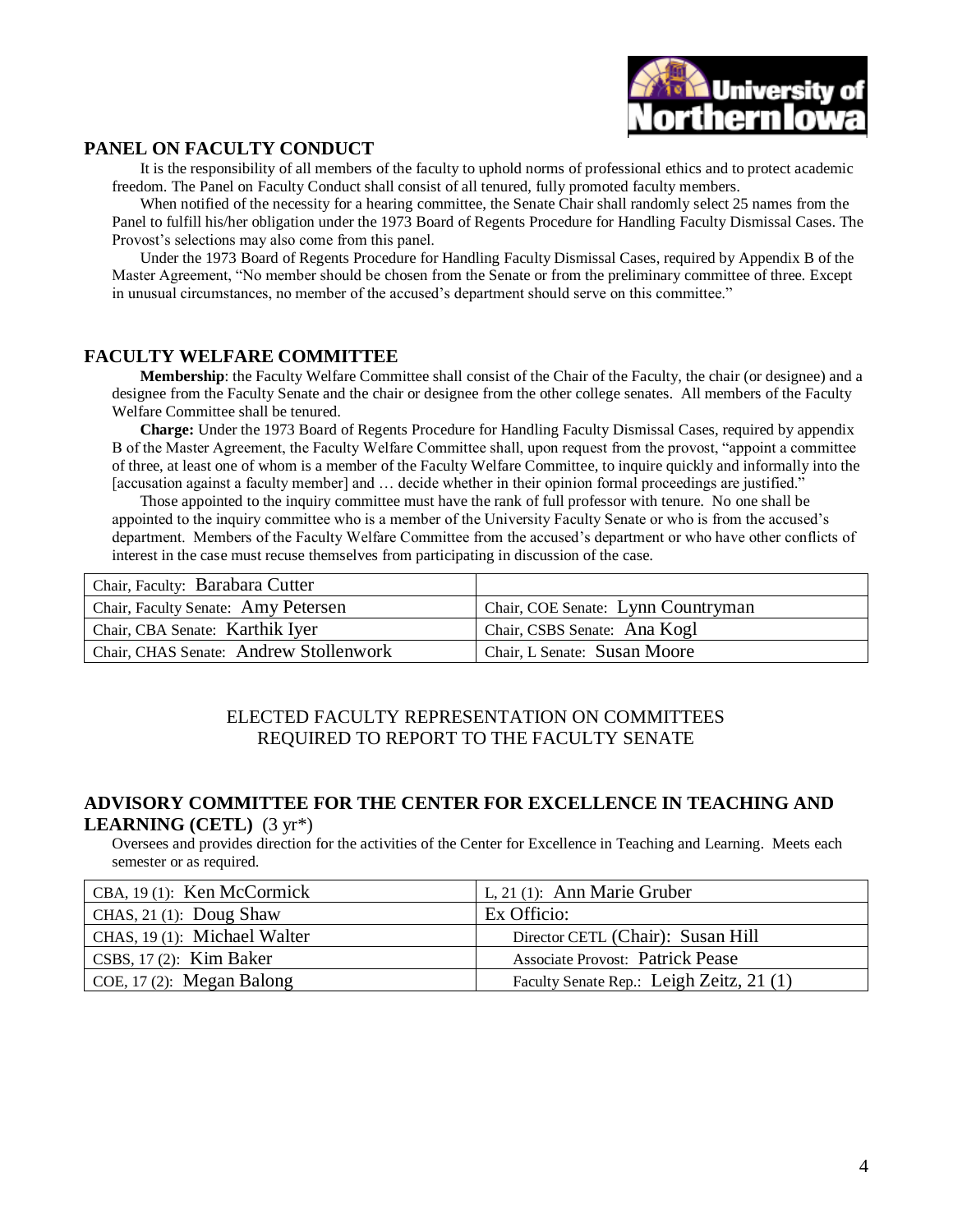

#### **COMMITTEE ON ADMISSION, READMISSION AND RETENTION (CARR)** (4 yr)

The Committee on Admission, Readmission and Retention (CARR) considers the admission and readmission of undergraduate students to the University of Northern Iowa as well as their retention in the University. The Committee participates in the administration of the admissions policies as provided by the State Board of Regents and the administration of the undergraduate academic standing policy and readmission of undergraduate students according to the principles adopted by the University faculty and procedures developed by the Committee. The Chair is elected by members of the members of CARR to serve a two-year term and must be a voting member of the Committee. A committee member may serve as chair for as many terms as desired.

| CBA, 19(4): Bulent Uyar                 | Admissions: Dan Schofield              |
|-----------------------------------------|----------------------------------------|
| CHAS, 21 (1): Heather Peyton            | Center Acad. Achievement: Kathy Peters |
| CHAS, 23 (1): Doug Shaw                 | Counseling Center: David Towle         |
| COE, 18 (2): Jacob Reed                 | Dean of Students: Allyson Rafanello    |
| CSBS, 19 (2): Gayle Rhineberger-Dunn    | Financial Aid: Tim Bakula              |
| Academic Advising: David Marchesani     | Registrar: Jennifer Suchon             |
| Academic Learning Center: Nick Sullivan | Provost: Jim Wohlpart/Patrick Pease    |

#### **COMMITTEE ON COMMITTEES** (3 yr\*)

Presents nominations and conducts elections for University Faculty at-large positions for various university-wide committees. Coordinates college elections for university-wide committees. Meets once each semester. Vice-Chair of the University Faculty Senate serves as an ex-officio member of this committee and is responsible for convening the first meeting of the committee.

| At Large, $19(1)$ : Li Jian<br>At Large, 18 (0): Kyle Rudrick<br>Ex-Officio: | CBA, $18(1)$ : EP         | $L^*$ , 19 (1): Susan Moore                |
|------------------------------------------------------------------------------|---------------------------|--------------------------------------------|
|                                                                              | CHAS, 20(1): Doug Shaw    |                                            |
|                                                                              | CHAS, $19(1)$ : Jin Zhu   |                                            |
|                                                                              | COE, 19 (2): Amy Petersen |                                            |
|                                                                              | CSBS, $20(1)$ : EP        | Faculty Senate Vice-Chair: James Mattingly |

#### **Note:** EP=Election pending

The Library Representative to Committee on Committees is the Chair of the Library Nominations & Elections Committee (which has a two-year term).

#### **EDUCATIONAL POLICIES COMMISSION** (3 yr\*)

Researches and reports to Senate issues and implications of broad curricular and educational policies. Meets annually, and on call.

| CBA, $18(2)$ : Imam Alan         | NISG Appt.:                     |
|----------------------------------|---------------------------------|
| CHAS, 20 (1): Ben Schafer        | NISG Appt.:                     |
| CHAS, $21(2)$ : John Ophus       | NISG Appt.:                     |
| COE, 21 (1): Oskayna Grybovych   | Ex Officio:                     |
| CSBS, 20 (2): Joanne Goldman     | Academic Affairs: Patrick Pease |
| L, 21 $(1)$ : Theresa Westbrock  | Registrar: Joyce Morrow         |
| At Large, $22(1)$ : Cathy DeSoto |                                 |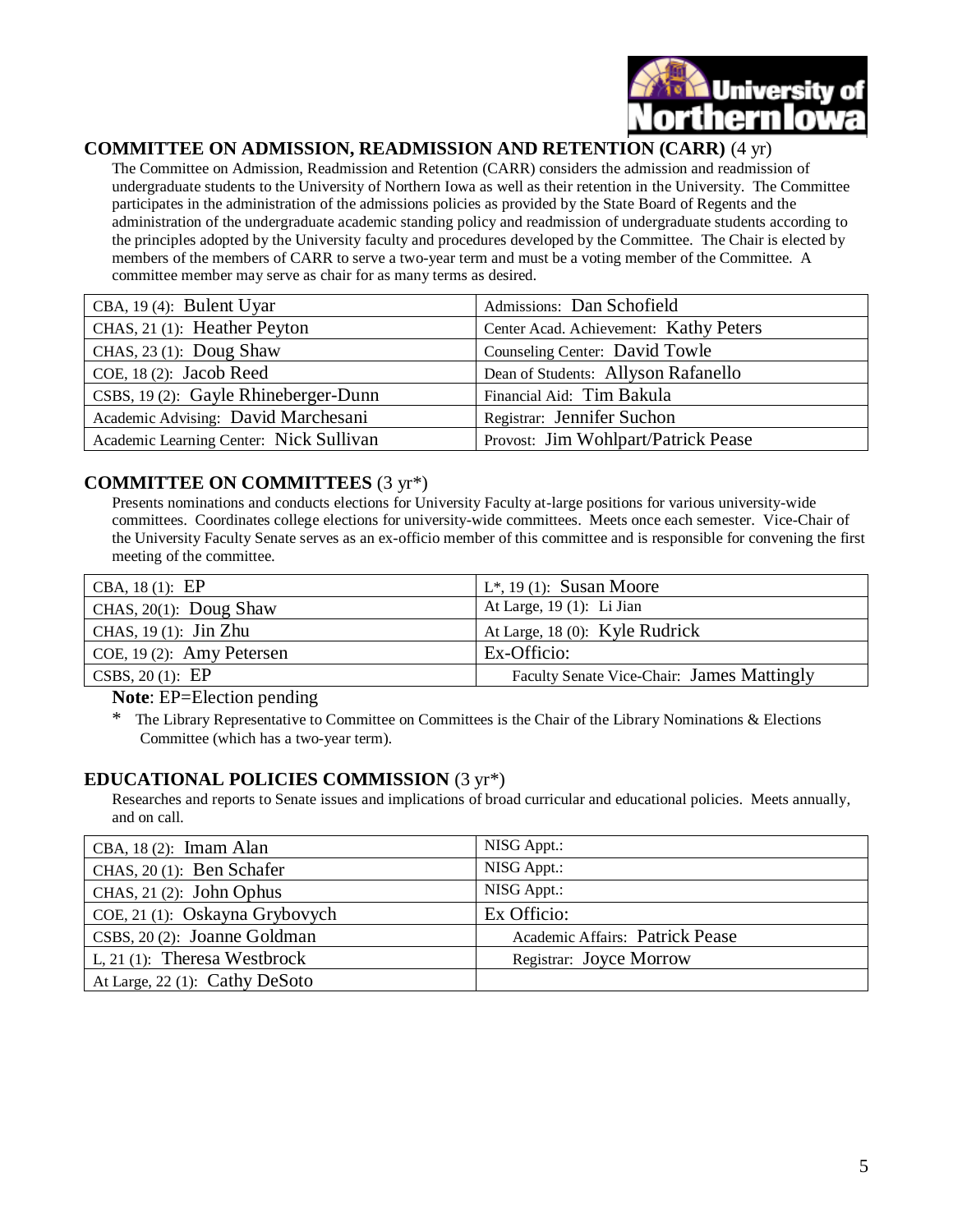

#### **INTERCOLLEGIATE ATHLETICS ADVISORY COUNCIL (IAAC) (**3 yr\*)

Serves in an advisory capacity to the intercollegiate athletic program. Meets monthly during the fall and spring semesters.

| CBA, 20 (1): Dave Surdam         | Student, SAAC Appt.: Jamie Whiting and Sydney |
|----------------------------------|-----------------------------------------------|
|                                  | Wolf, 18                                      |
| CHAS, 20 (1): Michelle Swanson   | UNI Foundation, Community Rep.: Bob Lee       |
| CHAS, 19 (1): Eugene Wallingford | Ex Officio:                                   |
| COE, 19(1): Curt Nielsen         | Academic Advising: Andrea Greve               |
| CSBS, 18 (2): Seth Brown         | Assoc. Athletic Dir.: Justin Schemmel         |
| NV, 19 (2): Bill Koch            | Athletic Director: David Harris               |
| Faculty Senate Appt.: NEED       | Compliance: Ben Messerli                      |
| President Appt.: John Fritch     | NCAA Faculty Rep, Chair: Elaine Eshbaugh      |
| P&S Appt.: Lisa Krausman, 18     | Registrar: Diane Wallace                      |
|                                  | Senior Woman Administrator: Gretchen Gould    |
| Student, NISG Pres. Appt.:       | University Relations: Jess Betts              |

The Council **voting membership** comprises:

- five (5) faculty representatives elected by the faculty of their colleges: the College of Education (1), the merged College of Humanities, Arts & Sciences(2), the College of Business Administration (1), and the College of Social and Behavioral Sciences (1)
- one (1) faculty representative from any of the colleges, appointed by the Faculty Senate
- one  $(1)$  faculty representative elected by the "non-voting faculty" of the university
- one (1) administrative representative, appointed by the President of the university
- one (1) community representative, appointed by the UNI Foundation
- two (2) P&S representatives, elected or appointed by the Professional & Scientific Council
- one (1) student representative, appointed by the President of the Northern Iowa Student Government (NISG)
- one (1) student-athlete representative, elected by the Student-Athlete Advisory Council (SAAC)

#### **LIBERAL ARTS CORE COMMITTEE** (3 yr\*)

Oversee the university Liberal Arts Core, conduct reviews of the program, and initiate or receive proposals from colleges for changes in the Liberal Arts Core program. Meets twice a month.

| CBA, 19(1): Karthik Iver       | Ex Officio:                                  |
|--------------------------------|----------------------------------------------|
| CHAS, 22 (1): Cara Burnidge    | Academic Advising: Jean Neibauer             |
| CHAS, 22 (1): Kirk Manfredi    | Academic Affairs, Chair: Deirdre Heistad     |
| COE, $222(2)$ : Scott Ellison  | Academic Assessment:                         |
| CSBS, 19 (1): Charles Holcombe | Academic Learning Center: Lori VanHooreweghe |
| L, 18 $(1)$ : Angie Cox        | NISG:                                        |
| Faculty Senate Appt/: EP       | NISG:                                        |
|                                | Registrar: Joyce Morrow                      |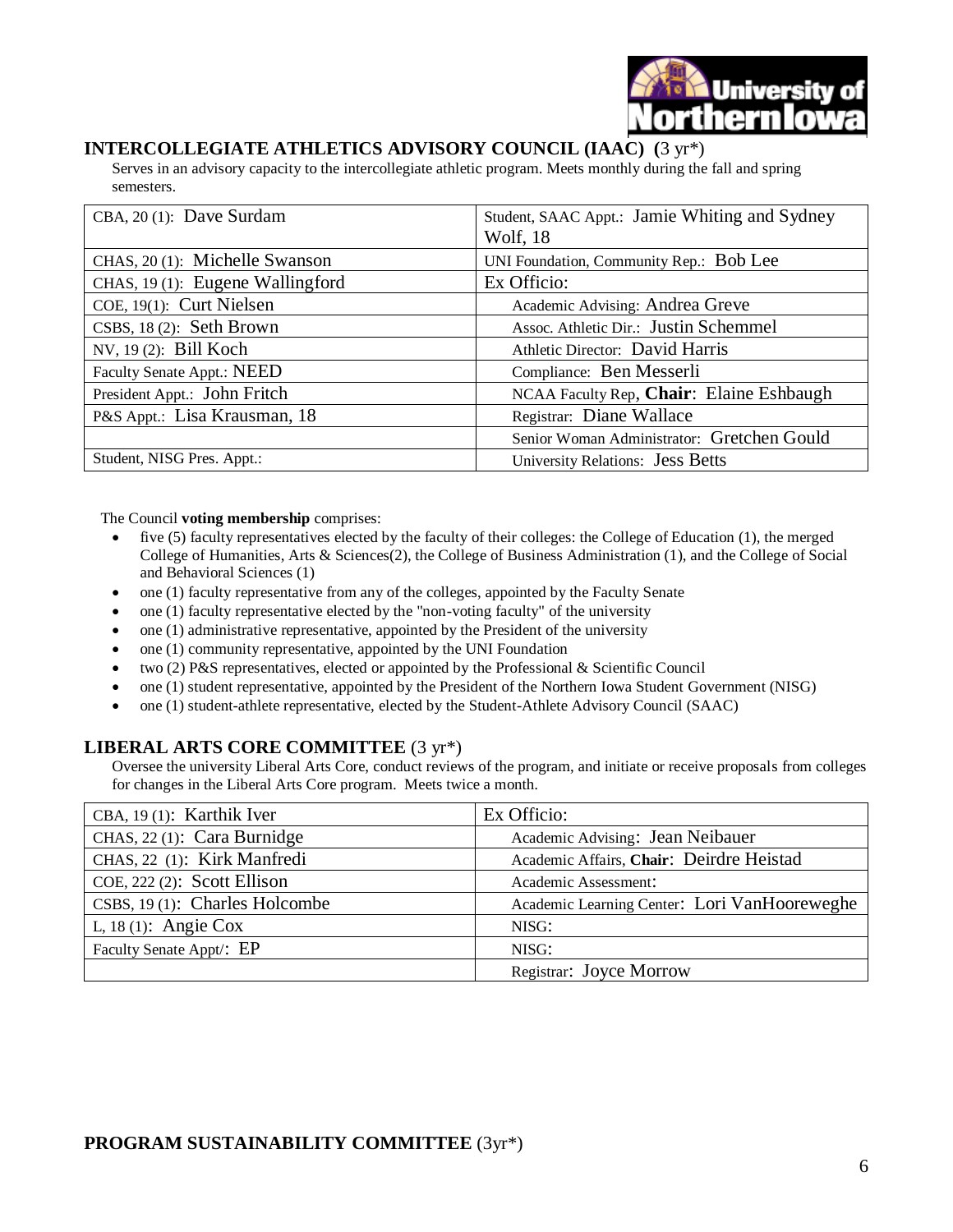

The Program Sustainability Committee is responsible for developing and monitoring a set of measurable metrics to monitor the health of programs (majors and departments) at the university. The goal is to examine trends and give early warning to areas which show problems, and also identify programs in need of more resources. The committee will report to the faculty senate on an annual basis and also notify departments and faculty in those departments if the metrics indicate any troubles or need for more resources. When selected for the committee, members need to be a member of the body listed below, but can remain on the committee if their term expires in the source committee before their term expires in the Program Sustainability Committee. Terms of service are for three years.

| CBA, $19(2)$ : Atul Mitra                            | GCCC $(18)$ : Shoshanna Coon, 18 $(1)$       |
|------------------------------------------------------|----------------------------------------------|
| CHAS, $18(1)$ : Gayle Pohl                           | UCC 19: Suzanne Riehl, $19(2)$               |
| COE, 17 (1): Christina Curran?                       | Ex Officio                                   |
| $CSBS$ , 20 (1): Bill Henniger                       | <b>Institutional Research: Kristin Moser</b> |
| Faculty Senate: Tim Kidd                             | <b>Provost: Patrick Pease</b>                |
| $\mathbf{M}$ is the $\mathbf{M}$ is the $\mathbf{M}$ |                                              |

**Note**: EP=Election pending

#### **STUDENT ACADEMIC APPEALS BOARD** (3 yr)

The Student Academic Appeals Board responds to student academic appeals according to procedures outlined for the redress of undergraduate and graduate student grievances in the University Policies and Procedures Manual. With the revision of UNI Policy 12.01 - this committee supersedes the Graduate Student Academic Appeals Board (Fall 2012).

| CBA, 20(1): Shahina Amin      | At Large, 19(1): Shoshanna Coon |
|-------------------------------|---------------------------------|
| CBA, 21 (2): Russell Guay     | At Large, 19 (2): Doug Shaw     |
| CHAS, 17 (1): Ben Schafer     | NISG Appt.:                     |
| CHAS, 19 (1): Thomas Hockey   | NISG Appt.:                     |
| COE, 18 (2): Suzanne Freedman | NISG Appt.:                     |
| $COE$ 19 (2): Todd Evans      | NISG Appt.:                     |
| CSBS, $18(2)$ : Seth Brown    | Ex Officio:                     |
| CSBS, $21(1)$ : Cathy DeSoto  | Academic Affairs: Patrick Pease |

"The Committee on Committees will hold elections each year to create a pool of ten faculty who can serve as appeal board members in the event a student files a grievance appeal with the Office of the Executive Vice President and Provost. The pool shall consist of two faculty representatives who have been duly elected by and from the graduate instructional faculty of each undergraduate college and two representatives who have been elected at large. Faculty members are initially elected for a three-year term and may be elected for additional three-year terms. The faculty members shall be tenured at the rank of assistant professor or higher. The Chair of the Board shall be elected annually from among the pool of ten elected faculty members.

All student members shall be appointed by the Northern Iowa Student Government (NISG) Senate. Student members are appointed for one-year terms; students may be reappointed for additional one year terms. The President of the NISG will notify the Office of the Executive Vice President and Provost of the names and contact information of the students who have been appointed at the start of each academic year."

> UNI Policy 12.01 Student Academic Grievance http://www.uni.edu/policies/1201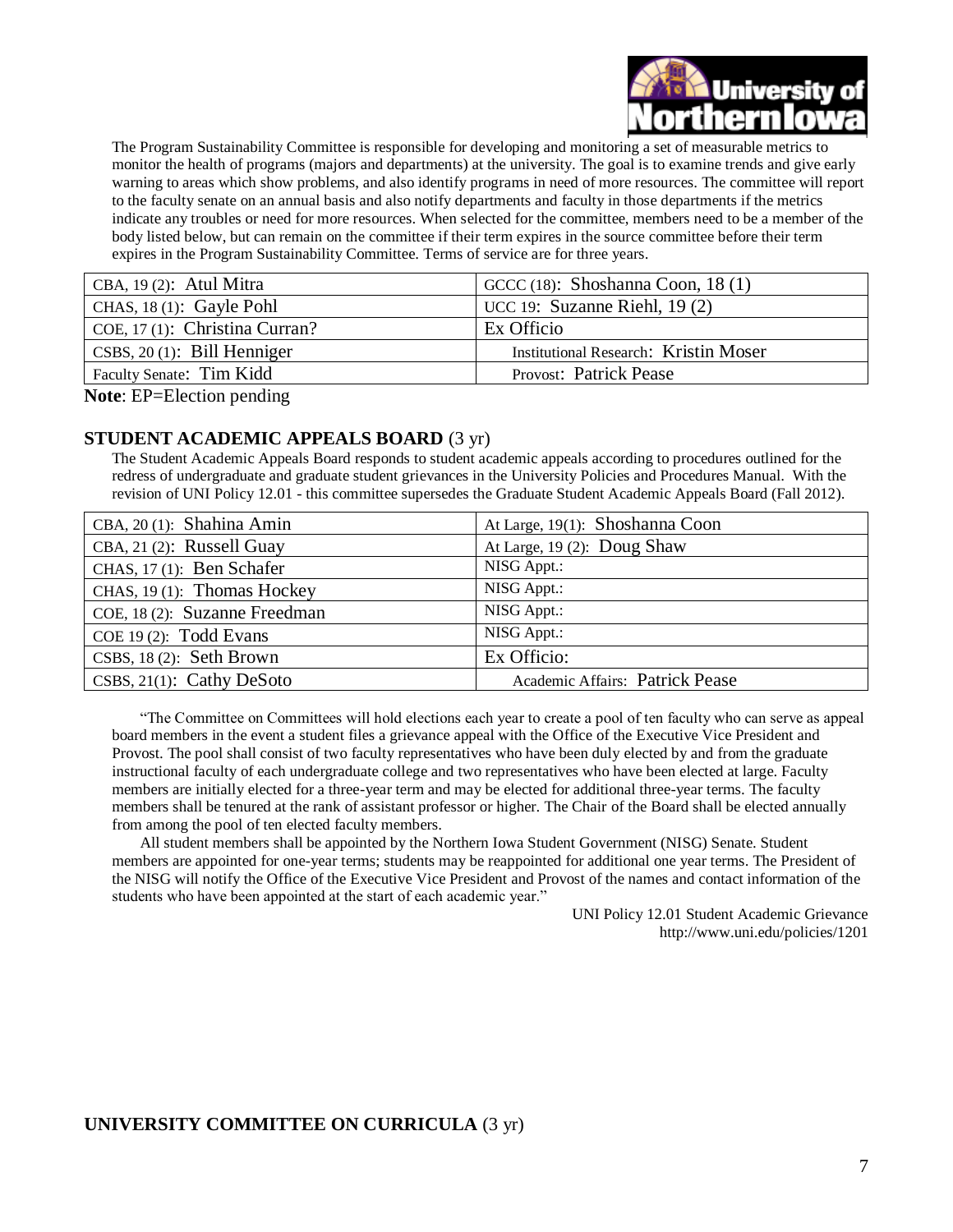

Reviews undergraduate college curriculum proposals and recommends to the University Senate changes in existing undergraduate curricula. Meets Wednesdays, 3:00-5:00, fall semester and on call.

| CBA, 21 (1): David Hakes                 | Ex Officio:                                   |
|------------------------------------------|-----------------------------------------------|
| CHAS, $21(1)$ : Jin Zhu                  | Dir. Teacher Education: JD Cryer              |
| CHAS, 20 (1): Suzanne Riehl              | Academic Affairs: Patrick Pease               |
| COE, 19 (2): Tony Gabriele               | LACC: Deirdre Heistad                         |
| CSBS, 20 (3): Kenneth Basom              | Library: Katherine Martin                     |
| At Large, 18 (1): Mark Fienup            | Registrar: Joyce Morrow                       |
| At Large, 18 (1): Gayle Pohl             | Secretary: Diane Wallace (Registrar's Office) |
| At Large, 19 (1): Gayle Rhineberger-Dunn |                                               |

#### **UNIVERSITY WRITING COMMITTEE** (3 yr\*)

Reports as needed (and at least yearly) to the Senate on matters relating to writing requirements, writing intensive courses, and interdisciplinary writing initiatives.

| CBA, 18 (1): Dale Cyphert        | Ex Officio:                           |
|----------------------------------|---------------------------------------|
| CHAS, 20 (1): Philip Hooper      | David Grant Chair, Writing Program    |
| CHAS, 19 (1): Karen Tracey       | Academic Learning Center: Deanne Gute |
| COE, 17 (1): Mark Hecimovich     | Academic Affairs: Deirdre Heistad     |
| CSBS, 18 (1): Kimberly Baker     | LACC and ALC: Lori VanHooreweghe      |
| L, 19 $(2)$ : Jaycie Vos         | NISG: Kristin Ahardt                  |
| Faculty Senate Appt.: Lou Fenech |                                       |

**Note**: EP-Election pending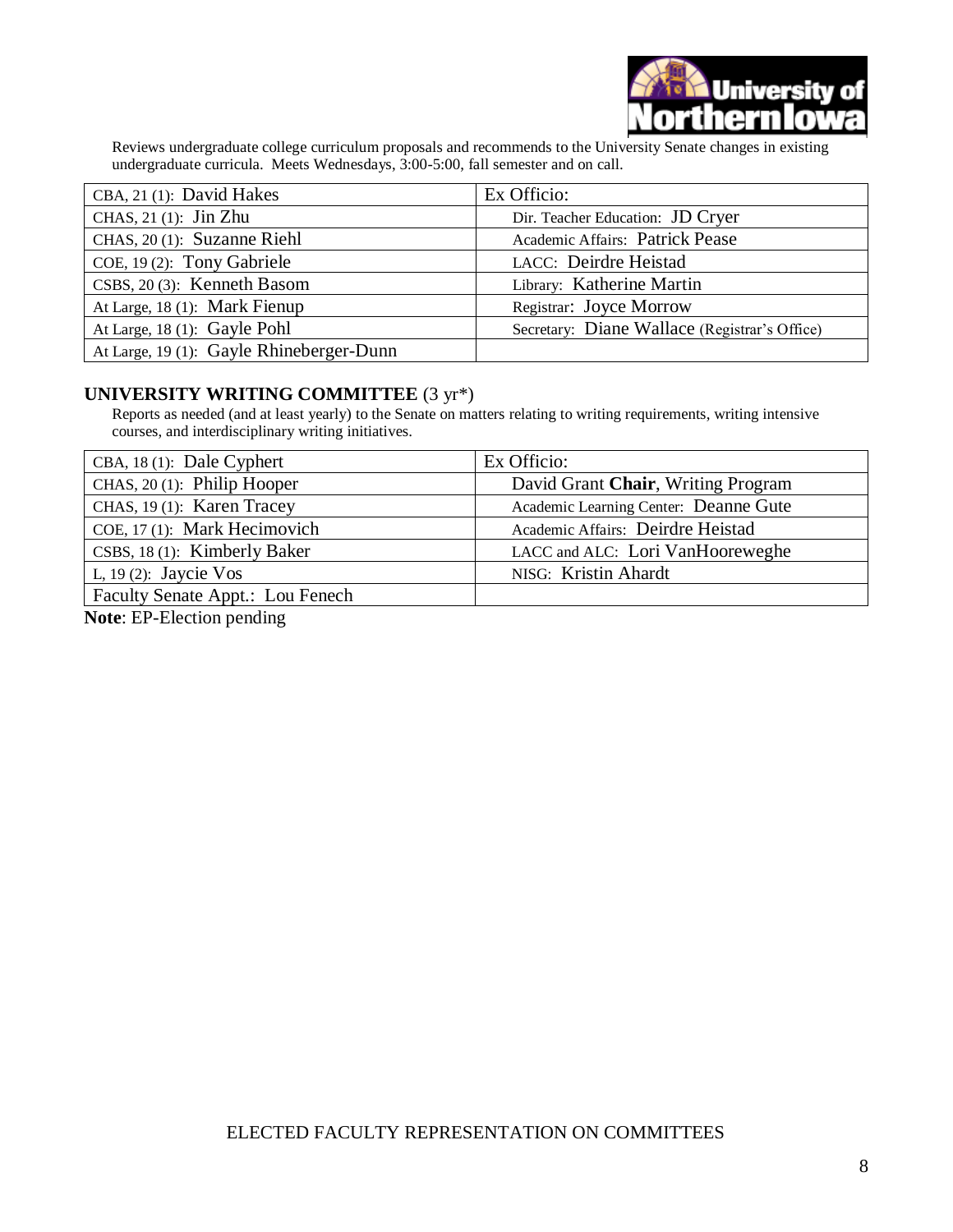

#### NOT REQUIRED TO REPORT TO THE FACULTY SENATE

#### **GRADUATE COUNCIL** (2 yr\*\*\*)

Meets second and fourth Thursdays at 3:30 p.m. Acts on behalf of the Graduate Faculty on all graduate policy and curricular matters. The Council advises the Dean of the Graduate College and is responsible to the Graduate Faculty. No more than one member from any one department.

| $CBA$ , 19(1): Dale Cyhpert  | CSBS, $18(1)$ : EP                       |
|------------------------------|------------------------------------------|
| CBA, 19 (1): Amy Igou        | L, $19(2)$ : Leila Rod-Welch             |
| CHAS, 18 (1): Gayle Pohl     | Graduate Faculty Chair: Christina Curran |
| CHAS, 18 (1): Jim Olaughlin  | $Ex$ Officio (non-voting):               |
| CHAS, 18 (1): Bill Wood      | Assoc. Provost & Dean: Jennifer Waldron  |
| CHAS, 19 (1): Julia Bullard  | Associate Dean: Gabi Olivares            |
| COE, 18 (1): Radhi Al-Mabuk  | Doctoral Student: EP                     |
| COE, 19 $(2)$ : Chris Curran | Master's Student: EP                     |
| CSBS, 19 (1): Nick Schwab    |                                          |

#### **Composition**

The elected membership of the Graduate Council consists of Regular Graduate Faculty members from each academic college, a representative from the Rod Library Graduate Faculty, and two graduate students with one representing the master's programs and one representing the doctoral programs. The number of Graduate Council members from each academic college is based on the number of graduate faculty in each college; colleges with less than 200 Regular Graduate Faculty members will have two representatives, colleges with 200 – 299 Regular Graduate Faculty members will have four representatives, and colleges with 300 or more Regular Graduate Faculty members will have six representatives. These faculty members shall be elected by the eligible voting members of the Graduate Faculty from their respective units. The graduate student members are elected from the graduate student advisory committee to the Graduate Dean. The Chairperson of the Graduate Faculty is an ex-officio, voting member of the Graduate Council. The following are ex-officio, non-voting members of the Graduate Council: The Graduate Dean and other officers of the Graduate College (Associate or Assistant Deans, and Assistants to the Dean). Exclusive of ex-officio members, no more than one faculty member of the Graduate Council shall be from the same department or school.

#### **Election and Term of Office**

Elected members of the Graduate Council serve for a term of two years, with no member allowed to serve more than three consecutive terms. Elections are staggered so that one member of each academic college is elected in the spring of each academic year. The graduate student representing the doctoral programs serves for two years and the graduate student representing the master's programs serves for one year with no graduate student allowed to serve for more than three consecutive terms. Terms begin and end with the beginning of the Fall Semester. **Each academic college conducts its own election and reports the results to the Graduate Dean.**

from Article IV "**The Graduate Council**" of the Graduate Faculty Constitution https://www.grad.uni.edu/sites/default/files/pdf/graduate\_faculty\_constitution.pdf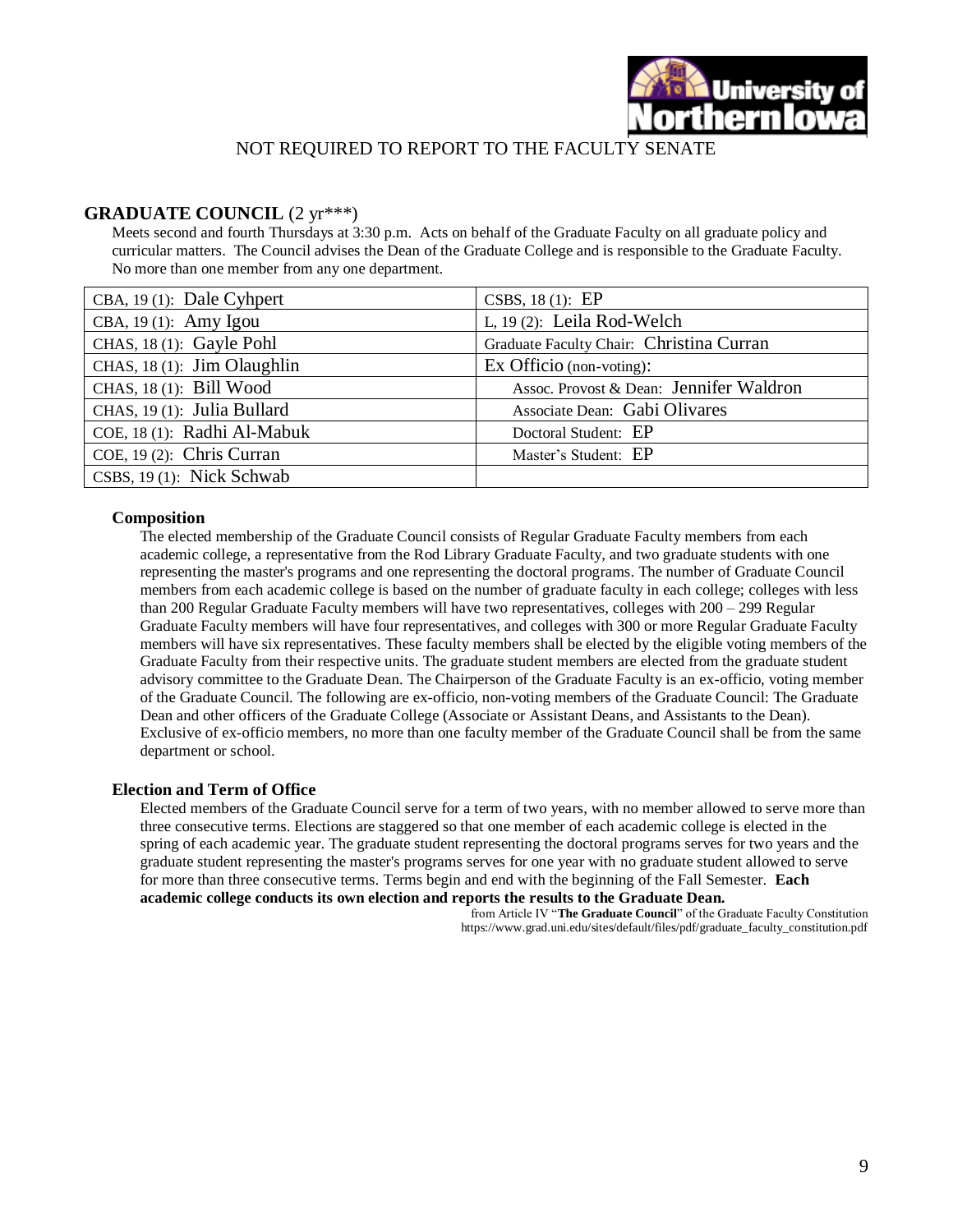

### **GRADUATE COLLEGE CURRICULUM COMMITTEE** (3 yr)

The GCCC was established by the UNI Faculty Senate on September 22, 1977 as an advisory group to aid the Graduate Council in its evaluation of graduate curricular proposals. It reports directly to the Graduate Council.

| CBA, 21 (1): Dale Cyphert      | At Large*: Radhi Al Mubak                 |
|--------------------------------|-------------------------------------------|
| CHAS, 20 (1): Elizabeth Sutton | Ex Officio:                               |
| CHAS, 21 (2): Gayle Pohl       | Associate Dean, Chair: Gabi Olivares      |
| $COE$ , 21 (1): Curt Nielse    | Chair Teacher Educ. Faculty: Cathy Miller |
| CSBS, 18 (1): Steven Onken     | Registrar/Secretary: Diane Wallace        |
| L, $20(2)$ : Susan Moore       | Registrar: Joy Thorson                    |
| At Large*: EP                  | Registrar:                                |

**Note**: EP=Election pending. \* At Large representatives to the GCCC are selected by the Graduate Council and serve twoyear terms.

#### **Composition**

"The membership of the GCCC is comprised of voting members elected from each academic college for three-year terms as described below, one member of the Rod Library graduate faculty, the joint UCC-GCCC faculty representative, and two voting members appointed by the Graduate Council. The Associate Dean of the Graduate College is an ex-officio member and serves as Chair. The GCCC is aided by other ex-officio members including staff members of the Office of the Registrar, and the chair of the Teacher Education Faculty."

https://www.grad.uni.edu/graduate-college-curriculum-committee-gccc

#### **HONORARY DEGREES COMMITTEE** (4 yr)

Solicits suggestions for recipients of honorary degrees to recommend to the President of the University.

| CHAS, 23 (1) Aleksandar Poleksic                     | Ex Officio:                                    |
|------------------------------------------------------|------------------------------------------------|
| CBA, 23 (1) Nick Bailey                              | Assoc. Provost & Dean: Patrick Pease           |
| CHAS, 19 (2): Brian Townsend                         | Office of Governmental Relations: Andrew Morse |
| COE, 19 $(3)$ : Radhi Al Mabuk                       | Provost, Chair: Jim Wohlpart                   |
| CSBS, 18 (2): Donald Gaff                            |                                                |
| $\mathbf{M}$ is the $\mathbf{M}$ is the $\mathbf{M}$ |                                                |

**Note:** EP=Election pending

#### **PROFESSIONAL DEVELOPMENT ASSIGNMENT COMMITTEE** (3 yr\*):

Recommends recipients of professional development assignments. Meets annually or on call.

| CBA, 18 (1): Mark Bauman          | $CSBS$ , 21 (1): Wallave Hettle      |
|-----------------------------------|--------------------------------------|
| CHAS, 21 (1): Melinda Boyd        | Ex Officio:                          |
| CHAS, 20 (1): Aleksandar Poleksic | Associate Dean, Chair: Gabi Olivares |
| COE, 20 (1): Danielle Cowley      |                                      |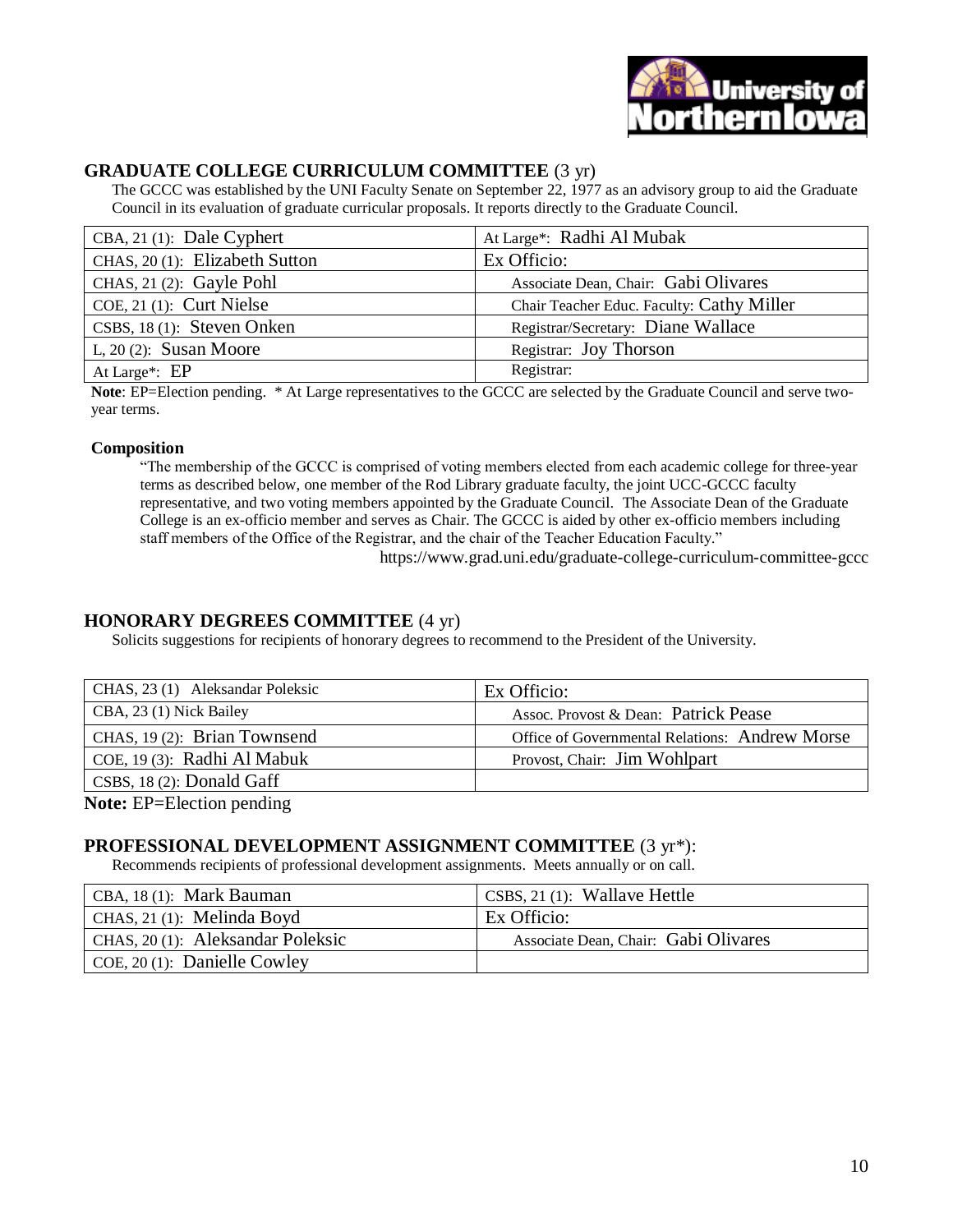## **UNIVERSITY RESEARCH COMMITTEE** (2 yr\*):

| CBA, 18 (1): Mohammed Rawwas   | COE, 20 (2): Mark Hecimovoch     |
|--------------------------------|----------------------------------|
| CBA, 18 (1): Dennis Clayson    | COE, 19 (1): Mike Wagooneer      |
| CHAS, 19(1): Cayla Bellamy     | CSBS, 19(1): Ramona McNeal       |
| CHAS, 20 (1): Nalin Gooneskere | $CSBS$ , 19 (2): Anne Woodrick   |
| CHAS, 19 (1): Pavel Lukashev   | Graduate College: Gabi Oliverase |
| CHAS, 20 (1): Yasemin Sari     |                                  |

**Note:** EP=Election pending

#### **VOTING FACULTY – NON-VOTING FACULTY (Article I: Definition of the Faculty)**

- 1. The University Faculty. The University faculty shall consist of two groups: the voting faculty and the non-voting faculty.
- 1.1 The Voting Faculty. The voting faculty shall consist of all those who are appointed to one of the four academic ranksinstructor, assistant professor, associate professor, or full professor-and who hold a probationary or tenured appointment.
- 1.2 The Non-Voting Faculty. The non-voting faculty shall consist of those who hold part-time or full-time temporary appointments--lecturers, adjuncts, visiting professors, other such designations--that involve teaching and/or research responsibilities directly related to the academic programs of the University. It shall include emeritus faculty and, in addition, all those persons whose original appointments both carry faculty status and pre-date the adoption of this Constitution.
- 1.3. Jurisdiction of the Voting Faculty: Limitation of Voting. Privilege of motion, second. and debate shall be afforded to all members of the faculty during faculty meetings. Voting shall be restricted to members of the voting faculty.
- 1.4. The Faculty Senate may, as it deems appropriate, admit individuals to the voting faculty or to the nonvoting faculty on a permanent or *ad hoc* basis. Individuals who believe that their university responsibilities justify their being members of the voting or of the non-voting faculty may apply, in writing. to the Faculty Senate for consideration. Voting faculty or non-voting faculty status granted by the Faculty Senate shall be for such term as the Faculty Senate specifies, but in all cases will be retained by the individual only as long as he/she remains in his/her position.
- 2. The Word "Faculty" in this Constitution. When the word "faculty" is used in this Constitution without a modifying adjective preceding it, reference to the University faculty shall be assumed.
- 3. The definitions of the University in this Constitution apply to the conduct of the official business of the University faculty and do not prohibit the granting of privileges normally associated with faculty status, such as social privileges, to other members of the University administration and staff.
- 4. Official Roster of the Faculty. As soon as practical in the fall semester but no later than October 1 and in the spring semester no later than February 1, the chairperson of the faculty shall arrange for the availability of an official roster of the faculty. The chairperson of the faculty shall have the authority to decide boundary cases of faculty status according to the spirit of the foregoing sections, subject to challenge and review as provided below. The fall roster shall include a listing of those persons who are qualified for membership in voting faculty and those qualified for membership in the non-voting faculty. The spring roster shall consist of a list of additions to the fall roster. Qualification for faculty status for the entire academic year shall be established by a person's assignment during either the fall or the spring semester of that year. Faculty status established during an academic year shall be construed to apply also to the following summer session, unless the person does not continue his/her appointment with the University.
- 4.1 Distribution. A sufficient number of copies of the roster for the fall and spring shall be prepared to supply each of the following committees, persons, and offices: the Committee on Committees; the chairperson of the faculty; the vicechairperson of the faculty ; the secretary of the faculty; the Office of Academic Affairs; all college offices; all departmental offices. Each college office and each departmental office shall, for a period of one week after the roster's issuance, prominently display the roster in a place readily accessible to the faculty. In addition, a copy of the current semester's roster shall be made available to any faculty member upon written request to the secretary of the faculty.